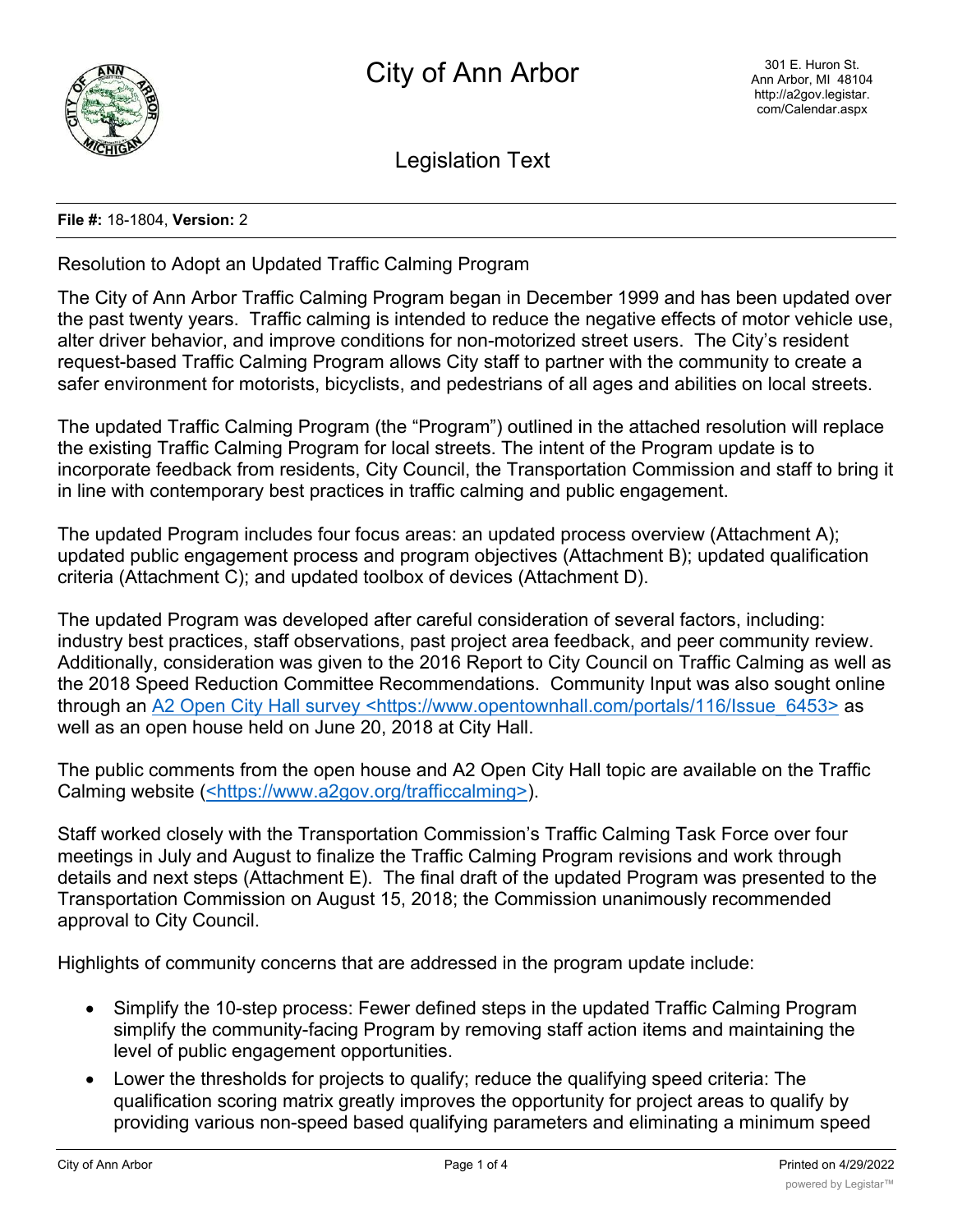threshold.

- · Expand the toolbox of devices considered: Devices not previously included in the Traffic Calming Program have been added.
- Simplify and lower the thresholds for project approval: Changing the final polling thresholds to 50% support from responses received achieves a simpler criterion compared to the previous two-part evaluation criteria. In recent cases where community support was not achieved with the existing Program, support would have been met if a 50% support criteria had been in place.
- · Maintain a high level of public involvement: The existing and proposed Program include an initial questionnaire, two meetings, and a final polling process for each project area. The recommendation to hold meeting #1 as an orientation/workshop is intended to achieve improved community understanding of traffic calming concepts, and allow a more comfortable format for discussion and neighborhood collaboration.

Highlights of public participation in the Program update are provided below:

- · Transportation Commission Speed Reduction Committee 8 meetings and recommendations to amend the existing Traffic Calming Program
- · 20 participants at June 20 Open House
- 252 responses were registered for the A2 Open City Hall topic
- · 42.5% "solutions driven by community preference rather than data or engineering expertise" is a concern about the Traffic Calming Program
- · 63.2% proposed thresholds for community participation seem reasonable
- · 54.5% proposed community engagement format and strategy seem effective
- · 66.4% proposed program objectives capture what they think is important
- · Transportation Commission Traffic Calming Task Force 4 meetings and 9 recommendations
- · Unanimous support from the Transportation Commission accepting the Traffic Calming Task Force recommendations and recommending that City Council approve the revised Traffic Calming Program.

City Council considered a prior version of the updated Traffic Calming Program at the October 1, 2018 City Council meeting. City Council denied approval for the updated Traffic Calming Program at this meeting. Comments related to the Traffic Calming Program included the following:

- · Impression that the updated process would reduce the level of public involvement in the Traffic Calming Program.
- · Concern that addressing safety concerns outside of the Traffic Calming Program would not include a separate community engagement effort.
- · Concern that removing City Council approval of individual traffic calming project implementation would remove the voice of City Council.

Comments un-related to the Traffic Calming Program included the following: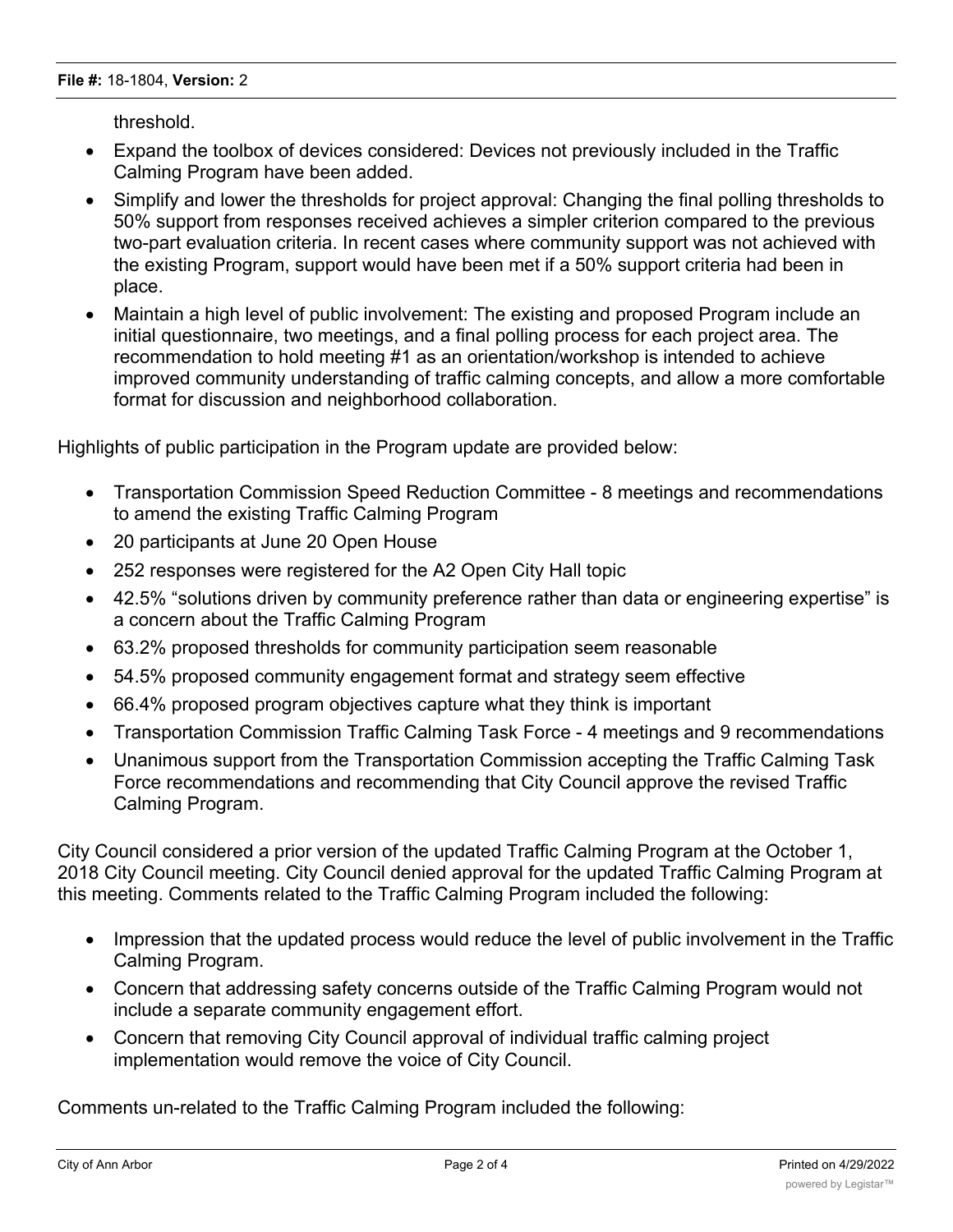- · Concern that the staff response to R-18-275 does not adequately address what was requested in the resolution.
- · Examples of recent street resurfacing or safety improvement projects cited as examples of insufficient community engagement.

In response to the concerns raised about the Traffic Calming Program, the Program materials are now updated to better clarify the rationale and process for addressing demonstrated safety concerns. The process emphasizes that community engagement will be a critical component of addressing safety improvements. Additional language has been modified to emphasize that the Traffic Calming Program applies only to local streets and to emphasize the resident driven nature of the process.

The revised final draft of the updated Program incorporating feedback from the October 1, 2018 City Council meeting was presented to the Transportation Commission on October 17, 2018; the Commission unanimously recommended approval to City Council.

Prepared by: Kayla Coleman, Community Engagement Specialist Raymond Hess, Transportation Manager Nicholas Hutchinson, P.E., City Engineer Reviewed by: Craig Hupy, Public Service Area Administrator Approved by: Howard S. Lazarus, City Administrator Whereas, The City's Traffic Calming Program began in 1999, but has not been substantially updated since 2006;

Whereas, 46 project areas have never qualified for traffic calming under the City's Traffic Calming Program;

Whereas, There is a community desire for greater flexibility in the qualification criteria for the City's Traffic Calming Program;

Whereas, The Transportation Commission formed a Traffic Calming Task Force, which worked with staff to update the Traffic Calming Program;

Whereas, The updated Traffic Calming Program has been developed based on industry best practices, staff observations, past project area feedback, peer community review, the 2016 Traffic Calming Report to City Council, the 2018 Speed Reduction Committee Recommendations, and additional community input;

Whereas, The Transportation Commission recommended approval of the updated Traffic Calming Program at its August 15, 2018 meeting, reviewed the subsequent modifications and recommended approval of the revised, updated Traffic Calming Program at its October 17, 2018 meeting;

Whereas, It is City Council's role and authority to provide policy direction; and

Whereas, It is the City Administrator's role to implement policy.

RESOLVED, That City Council approves the updated Traffic Calming Program, as described in Attachments A-D;